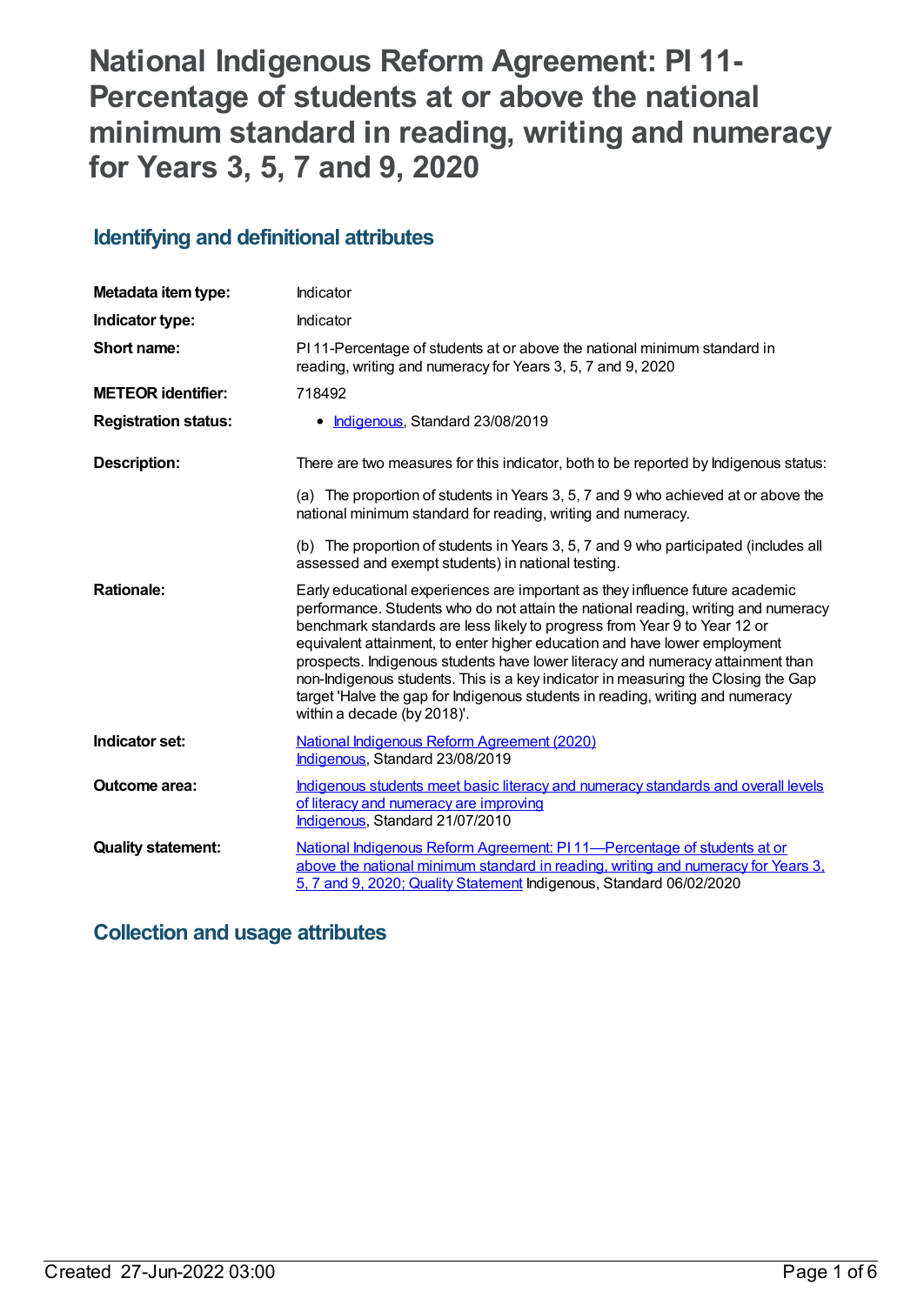## **Computation description:** Measure (a):

|                                 | There is no discrete numerator and denominator for this measure. See National<br>Assessment Program—Literacy and Numeracy (NAPLAN) reports (ACARA 2019)<br>for more detail.                                                                                                                                                                                                                                                                                                                                                                                                                                                                                                                                                                                                                                                      |
|---------------------------------|----------------------------------------------------------------------------------------------------------------------------------------------------------------------------------------------------------------------------------------------------------------------------------------------------------------------------------------------------------------------------------------------------------------------------------------------------------------------------------------------------------------------------------------------------------------------------------------------------------------------------------------------------------------------------------------------------------------------------------------------------------------------------------------------------------------------------------|
|                                 | NAPLAN reports the percentage of students who achieved at or above the national<br>minimum standard across five areas: reading, numeracy, persuasive writing,<br>spelling, and grammar and punctuation. The complex process by which student<br>scores are arrived at and distributed across the national achievement bands (using<br>the Rasch model, a recognised analysis model for educational measurement) are<br>agreed by states, territories and the Australian Government and endorsed by the<br>then NAPLAN Expert Advisory Group. Due to the complexities of the methodology,<br>it is not possible (with the data currently provided) to give a simple computation of<br>the precise number of students at or above the national minimum standard, which is<br>best reported in the bands designed for that purpose. |
|                                 | Measure (b):                                                                                                                                                                                                                                                                                                                                                                                                                                                                                                                                                                                                                                                                                                                                                                                                                     |
|                                 | Presentation: per 100 (percentage).                                                                                                                                                                                                                                                                                                                                                                                                                                                                                                                                                                                                                                                                                                                                                                                              |
| <b>Computation:</b>             | Proportion of exempt, absent and withdrawn students are to be reported as<br>separate categories.<br>Measure (a):                                                                                                                                                                                                                                                                                                                                                                                                                                                                                                                                                                                                                                                                                                                |
|                                 | Proportions are calculated using an interpolation process. They are not simply the<br>numerator ÷ denominator as the computation is more complex than this. See<br>NAPLAN reports (ACARA 2019) for more detail.                                                                                                                                                                                                                                                                                                                                                                                                                                                                                                                                                                                                                  |
|                                 | Measure (b):                                                                                                                                                                                                                                                                                                                                                                                                                                                                                                                                                                                                                                                                                                                                                                                                                     |
|                                 | 100 x (Numerator + Denominator).                                                                                                                                                                                                                                                                                                                                                                                                                                                                                                                                                                                                                                                                                                                                                                                                 |
| Numerator:                      | Measure (b):                                                                                                                                                                                                                                                                                                                                                                                                                                                                                                                                                                                                                                                                                                                                                                                                                     |
|                                 | Number of students (assessed and exempt) in Years 3, 5, 7 and 9 who participated<br>in NAPLAN reading, writing and numeracy tests.                                                                                                                                                                                                                                                                                                                                                                                                                                                                                                                                                                                                                                                                                               |
| <b>Numerator data elements:</b> | Data Element / Data Set-                                                                                                                                                                                                                                                                                                                                                                                                                                                                                                                                                                                                                                                                                                                                                                                                         |
|                                 |                                                                                                                                                                                                                                                                                                                                                                                                                                                                                                                                                                                                                                                                                                                                                                                                                                  |
|                                 | Data Element                                                                                                                                                                                                                                                                                                                                                                                                                                                                                                                                                                                                                                                                                                                                                                                                                     |
|                                 | National standard achievement status for numeracy.                                                                                                                                                                                                                                                                                                                                                                                                                                                                                                                                                                                                                                                                                                                                                                               |
|                                 | Data Source                                                                                                                                                                                                                                                                                                                                                                                                                                                                                                                                                                                                                                                                                                                                                                                                                      |
|                                 | <b>NAPLAN Report</b>                                                                                                                                                                                                                                                                                                                                                                                                                                                                                                                                                                                                                                                                                                                                                                                                             |
|                                 | Guide for use                                                                                                                                                                                                                                                                                                                                                                                                                                                                                                                                                                                                                                                                                                                                                                                                                    |
|                                 | Data source type: Administrative by-product data.                                                                                                                                                                                                                                                                                                                                                                                                                                                                                                                                                                                                                                                                                                                                                                                |
|                                 | Data Element / Data Set-                                                                                                                                                                                                                                                                                                                                                                                                                                                                                                                                                                                                                                                                                                                                                                                                         |
|                                 | Data Element                                                                                                                                                                                                                                                                                                                                                                                                                                                                                                                                                                                                                                                                                                                                                                                                                     |
|                                 | National standard achievement status for reading.                                                                                                                                                                                                                                                                                                                                                                                                                                                                                                                                                                                                                                                                                                                                                                                |
|                                 | <b>Data Source</b>                                                                                                                                                                                                                                                                                                                                                                                                                                                                                                                                                                                                                                                                                                                                                                                                               |
|                                 | <b>NAPLAN Report</b>                                                                                                                                                                                                                                                                                                                                                                                                                                                                                                                                                                                                                                                                                                                                                                                                             |
|                                 | Guide for use                                                                                                                                                                                                                                                                                                                                                                                                                                                                                                                                                                                                                                                                                                                                                                                                                    |
|                                 | Data source type: Administrative by-product data.                                                                                                                                                                                                                                                                                                                                                                                                                                                                                                                                                                                                                                                                                                                                                                                |
|                                 | Data Element / Data Set                                                                                                                                                                                                                                                                                                                                                                                                                                                                                                                                                                                                                                                                                                                                                                                                          |
|                                 | Data Element                                                                                                                                                                                                                                                                                                                                                                                                                                                                                                                                                                                                                                                                                                                                                                                                                     |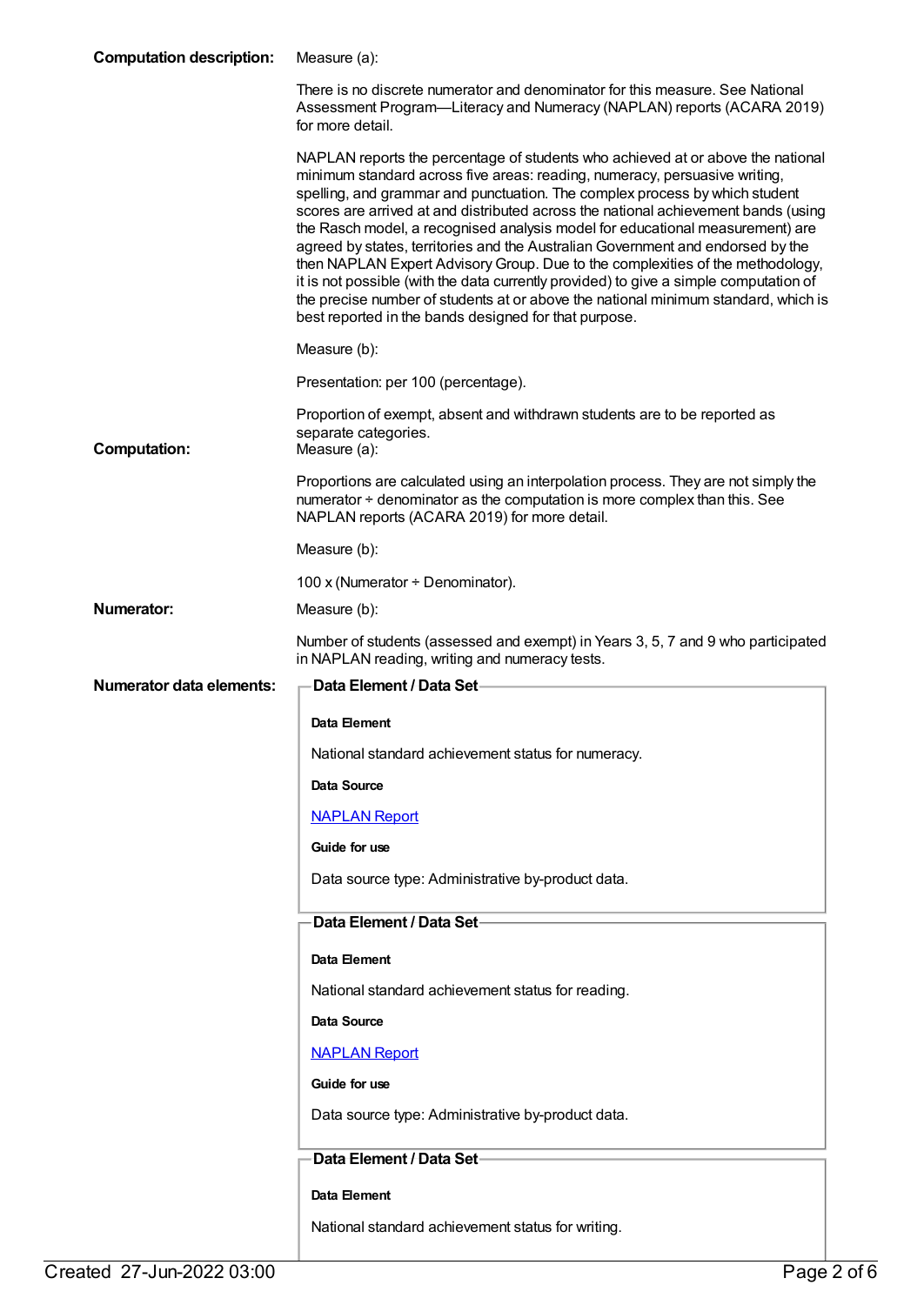#### **Data Source**

#### [NAPLAN](https://meteor.aihw.gov.au/content/458253) Report

**Guide for use**

Data source type: Administrative by-product data.

### **Data Element / Data Set**

#### **Data Element**

Number of exempt students.

#### **Data Source**

### [NAPLAN](https://meteor.aihw.gov.au/content/458253) Report

### **Guide for use**

Data source type: Administrative by-product data.

#### **Data Element / Data Set**

**Data Element**

Number of students assessed.

**Data Source**

#### [NAPLAN](https://meteor.aihw.gov.au/content/458253) Report

**Guide for use**

Data source type: Administrative by-product data.

### **Data Element / Data Set**

#### **Data Element**

Participation in NAPLAN numeracy test.

**Data Source**

[NAPLAN](https://meteor.aihw.gov.au/content/458253) Report

**Guide for use**

Data source type: Administrative by-product data.

## **Data Element / Data Set**

#### **Data Element**

Participation in NAPLAN reading test.

#### **Data Source**

#### [NAPLAN](https://meteor.aihw.gov.au/content/458253) Report

**Guide for use**

Data source type: Administrative by-product data.

## **Data Element / Data Set**

#### **Data Element**

Participation in NAPLAN writing test.

**Data Source**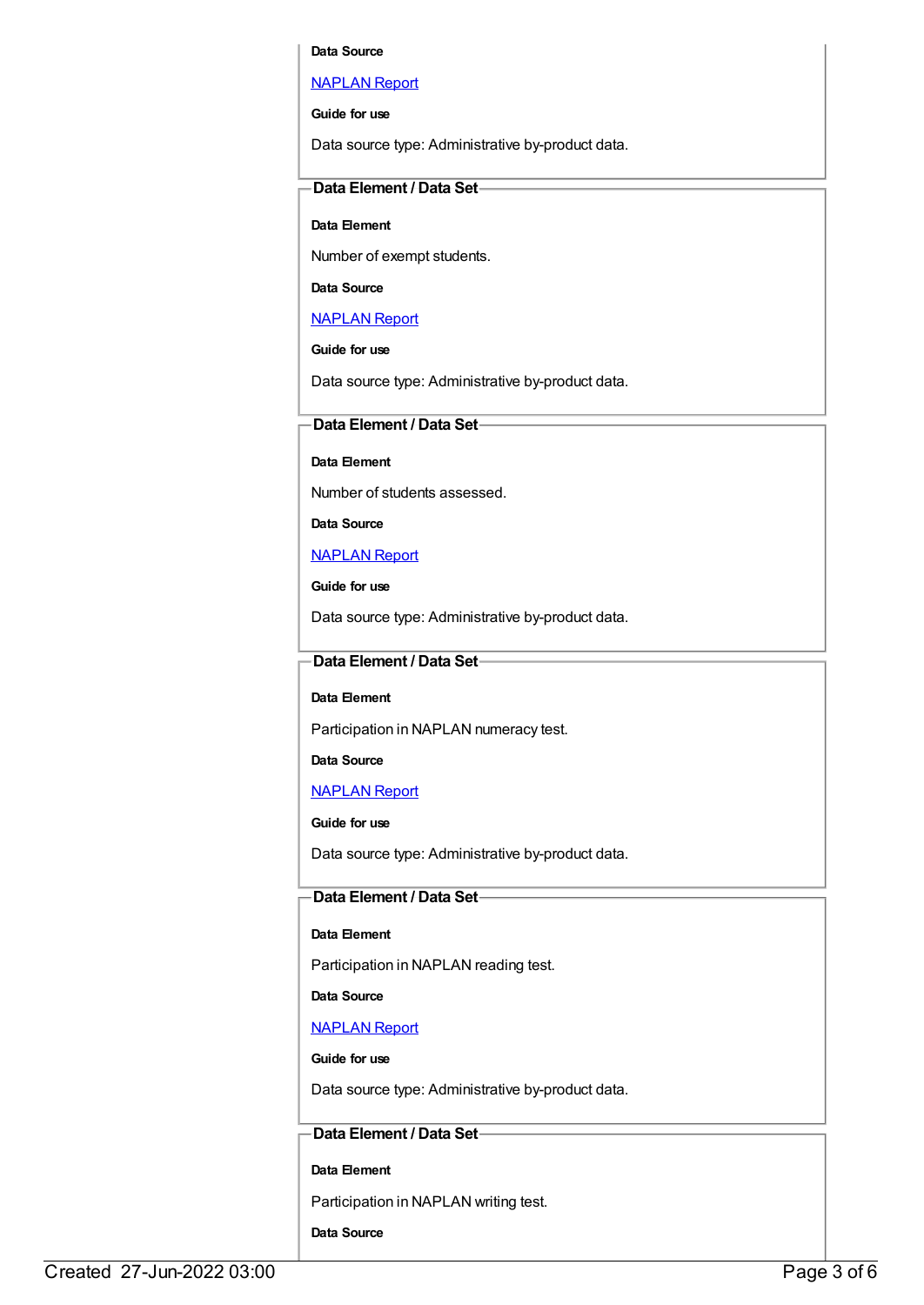|                               | <b>NAPLAN Report</b>                                                                                                                                                                                                 |
|-------------------------------|----------------------------------------------------------------------------------------------------------------------------------------------------------------------------------------------------------------------|
|                               | Guide for use                                                                                                                                                                                                        |
|                               | Data source type: Administrative by-product data.                                                                                                                                                                    |
|                               | Data Element / Data Set-                                                                                                                                                                                             |
|                               |                                                                                                                                                                                                                      |
|                               | Data Element                                                                                                                                                                                                         |
|                               | School year level.                                                                                                                                                                                                   |
|                               | <b>Data Source</b>                                                                                                                                                                                                   |
|                               | <b>NAPLAN Report</b>                                                                                                                                                                                                 |
|                               | Guide for use                                                                                                                                                                                                        |
|                               | Data source type: Administrative by-product data.                                                                                                                                                                    |
|                               |                                                                                                                                                                                                                      |
|                               |                                                                                                                                                                                                                      |
| Denominator:                  | Measure (b) only:                                                                                                                                                                                                    |
|                               | Total number of students in Years 3, 5, 7 and 9 (including absent and withdrawn).                                                                                                                                    |
| Denominator data<br>elements: | Data Element / Data Set-                                                                                                                                                                                             |
|                               | Data Element                                                                                                                                                                                                         |
|                               | School year level.                                                                                                                                                                                                   |
|                               | Data Source                                                                                                                                                                                                          |
|                               | <b>NAPLAN Report</b>                                                                                                                                                                                                 |
|                               | Guide for use                                                                                                                                                                                                        |
|                               | Data source type: Administrative by-product data.                                                                                                                                                                    |
| Disaggregation:               | Measure (a) and (b):                                                                                                                                                                                                 |
|                               | For each Year level (Years 3, 5, 7 and 9- reported individually) by learning domain<br>(reading, writing and numeracy-reported individually): National and state/territory<br>by Indigenous status, by geo-location. |
|                               | Measure (b):                                                                                                                                                                                                         |
|                               | Data also reported on the proportion of students exempt, absent and withdrawn, by<br>Indigenous status, by state/territory.                                                                                          |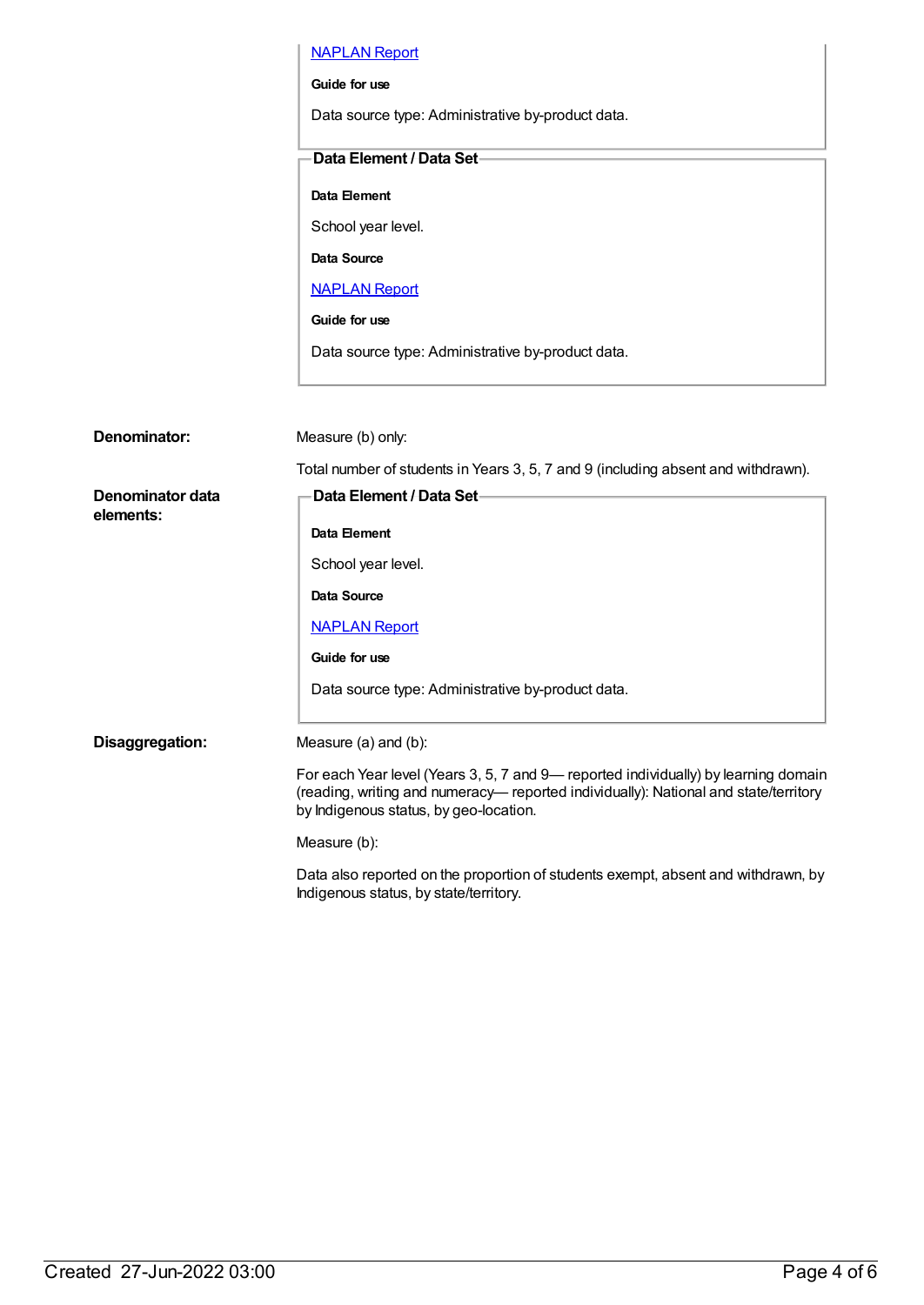| <b>Disaggregation data</b><br>elements: | Data Element / Data Set                                                                                                                                                                                                                                                                                                                                                                                                                                                                                                                                         |
|-----------------------------------------|-----------------------------------------------------------------------------------------------------------------------------------------------------------------------------------------------------------------------------------------------------------------------------------------------------------------------------------------------------------------------------------------------------------------------------------------------------------------------------------------------------------------------------------------------------------------|
|                                         | Data Source                                                                                                                                                                                                                                                                                                                                                                                                                                                                                                                                                     |
|                                         | <b>NAPLAN Report</b>                                                                                                                                                                                                                                                                                                                                                                                                                                                                                                                                            |
|                                         | Guide for use                                                                                                                                                                                                                                                                                                                                                                                                                                                                                                                                                   |
|                                         | Data source type: Administrative by-product data.                                                                                                                                                                                                                                                                                                                                                                                                                                                                                                               |
|                                         | Data Element / Data Set-                                                                                                                                                                                                                                                                                                                                                                                                                                                                                                                                        |
|                                         | Data Element                                                                                                                                                                                                                                                                                                                                                                                                                                                                                                                                                    |
|                                         | Person-Indigenous status                                                                                                                                                                                                                                                                                                                                                                                                                                                                                                                                        |
|                                         | Data Source                                                                                                                                                                                                                                                                                                                                                                                                                                                                                                                                                     |
|                                         | <b>NAPLAN Report</b>                                                                                                                                                                                                                                                                                                                                                                                                                                                                                                                                            |
|                                         | Guide for use                                                                                                                                                                                                                                                                                                                                                                                                                                                                                                                                                   |
|                                         | Data source type: Administrative by-product data.                                                                                                                                                                                                                                                                                                                                                                                                                                                                                                               |
| <b>Comments:</b>                        | Most recent data available for the 2020 National Indigenous Reform Agreement<br>(NIRA) Report are for two years: 2018 and 2019.                                                                                                                                                                                                                                                                                                                                                                                                                                 |
|                                         | For pre-2016 data, geo-location was determined based on the Ministerial Council<br>for Education, Early Childhood Development and Youth Affairs (MCEECDYA)<br>geographical location classification. For data between 2016 and 2018, geo-<br>location is determined based on the Australian Bureau of Statistics Australian<br>Statistical Geography Standard (ASGS) 2011 and reported for the 5 remoteness<br>categories, resulting in a break in time-series from the pre-2016 data. For data<br>from 2019, geo-location is determined based on the ASGS 2016. |
|                                         | Participation rates disaggregated by state/territory were reported for Indigenous<br>students and all students in the (2008-09) baseline Council of Australian<br>Governments (COAG) Reform Council report. Rates for non-Indigenous<br>students are reported in the 2009-10 report onwards.                                                                                                                                                                                                                                                                    |
|                                         | Exempt, absent and withdrawn students are reported separately in the 2010-11<br>report onwards.                                                                                                                                                                                                                                                                                                                                                                                                                                                                 |
|                                         | Baseline year for the COAG Closing the Gap target (Halve the gap for Indigenous<br>students in reading, writing and numeracy within a decade) is 2008; baseline year<br>for this indicator is 2008; target year is 2018.                                                                                                                                                                                                                                                                                                                                        |
|                                         | The term 'Aboriginal and Torres Strait Islander people' is preferred when referring<br>to the separate Indigenous peoples of Australia. However, the term 'Indigenous' is<br>used interchangeably with 'Aboriginal and Torres Strait Islander' in this indicator to<br>assist readability.                                                                                                                                                                                                                                                                      |
| <b>Representational attributes</b>      |                                                                                                                                                                                                                                                                                                                                                                                                                                                                                                                                                                 |

| <b>Representation class:</b> | Percentage |
|------------------------------|------------|
| Data type:                   | Real       |
| Unit of measure:             | Person     |
| Format:                      | NN[N].N    |

# **Indicator conceptual framework**

| <b>Framework and</b> | Socioeconomic Factors |
|----------------------|-----------------------|
| dimensions:          |                       |